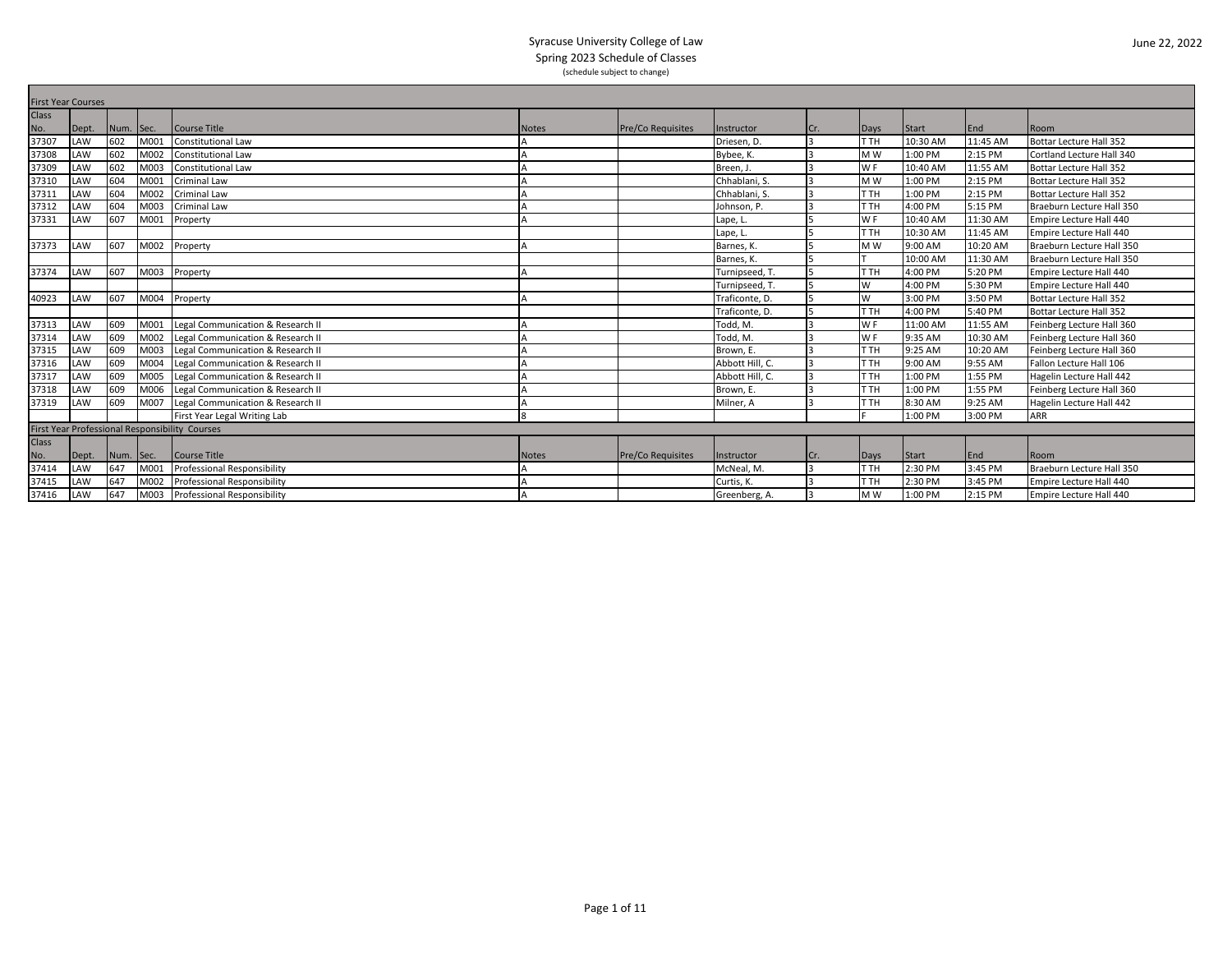|                           | <b>Required Upperclass Courses</b> |           |      |                                               |                |                     |                |     |      |          |          |                                |  |
|---------------------------|------------------------------------|-----------|------|-----------------------------------------------|----------------|---------------------|----------------|-----|------|----------|----------|--------------------------------|--|
| <b>Class</b>              |                                    |           |      |                                               |                |                     |                |     |      |          |          |                                |  |
| No.                       | Dept.                              | Num. Sec. |      | Course Title                                  | <b>Notes</b>   | Pre/Co Requisites   | Instructor     | Cr. | Days | Start    | End      | Room                           |  |
| 37360                     | LAW                                | 699       | M001 | <b>Constitutional Law II</b>                  |                |                     | Kelder, G.     |     | T TH | 8:20 AM  | 9:35 AM  | Cortland Lecture Hall 340      |  |
| 40924                     | LAW                                | 699       |      | M002 Constitutional Law II                    |                |                     | True-Frost, C. |     | T TH | 1:00 PM  | 2:15 PM  | Braeburn Lecture Hall 350      |  |
| <b>Upperclass Courses</b> |                                    |           |      |                                               |                |                     |                |     |      |          |          |                                |  |
| <b>Class</b>              |                                    |           |      |                                               |                |                     |                |     |      |          |          |                                |  |
| No.                       | Dept.                              | Num. Sec. |      | Course Title                                  | <b>Notes</b>   | Pre/Co Requisites   | Instructor     | Cr. | Days | Start    | End      | Room                           |  |
| 40925                     | LAW                                | 848       | M001 | Adjudication of Employment Disputes           | 15, A          |                     | Eron, T.       |     | W    | 6:00 PM  | 7:40 PM  | Feinberg Lecture Hall 360      |  |
| 37357                     | LAW                                | 702       | M001 | Administrative Law                            | 4, 14, A       |                     | Kim, A.        |     | T TH | 1:00 PM  | 2:15 PM  | Cortland Lecture Hall 340      |  |
| 40926                     | LAW                                | 692       | M001 | Advanced Legal Writing: Research and Rhetoric | 4, 6, 15, A    |                     | Risman, R.     |     | T TH | 9:00 AM  | 9:50 AM  | Braeburn Lecture Hall 350      |  |
| 37381                     | LAW                                | 772       | M001 | Alt. Dispute Resolutions                      | 4, 15, 41, C   |                     | Harding, M.    |     | T TH | 10:30 AM | 11:45 AM | McIntosh Seminar Room 362      |  |
| 37399                     | LAW                                | 761       | M001 | <b>Appellate Advocacy Skills</b>              | 2, 4, 6, 15, A |                     | Greenberg, A.  |     | M W  | 3:00 PM  | 4:15 PM  | Feinberg Lecture Hall 360      |  |
| 37361                     | LAW                                | 712       | M001 | <b>Business Associations</b>                  | 4, A           |                     | Day, C.        |     | T TH | 2:30 PM  | 3:45 PM  | Cortland Lecture Hall 340      |  |
|                           |                                    |           |      |                                               |                |                     |                |     |      | 3:00 PM  | 3:50 PM  | Cortland Lecture Hall 340      |  |
| 40927                     | LAW                                | 709       | M001 | Capital Habeas Defense Practicum              | 15,60,B        |                     | Berger, T.     |     |      |          |          | ***See Note 60***              |  |
| 37320                     | LAW                                | 704       | M001 | <b>Commercial Transactions</b>                | 4, A           |                     | Warburton, A.  |     | T TH | 10:00 AM | 11:40 AM | Cortland Lecture Hall 340      |  |
| 37404                     | LAW                                | 706       | M001 | <b>Conflict of Laws</b>                       | 4, A           |                     | Harding, M.    |     | T TH | 1:00 PM  | 1:50 PM  | Fallon Lecture Hall 106        |  |
| 37358                     | LAW                                | 796       | M001 | Const/Crim/Pro-Adj.                           | 4, A           |                     | Chhablani, S.  |     | T TH | 4:00 PM  | 5:15 PM  | Cortland Lecture Hall 340      |  |
| 37365                     | LAW                                | 708       | M001 | Const Crim Pro Inv                            | 4, A           |                     | Gouldin, L.    |     | M W  | 10:30 AM | 11:45 AM | Cortland Lecture Hall 340      |  |
| 37418                     | LAW                                | 807       | M001 | Constitutional Civil Rights Litigation        | 4, A           |                     | Cotter, J.     |     | M    | 5:00 PM  | 7:30 PM  | Feinberg Lecture Hall 360      |  |
| 37382                     | LAW                                | 784       | M001 | <b>Employment Law</b>                         | 4, A           |                     | Williams, J    |     | W    | 5:30 PM  | 8:00 PM  | Bottar Lecture Hall 352        |  |
|                           |                                    |           |      |                                               |                | Estate & Gift Tax   |                |     |      |          |          |                                |  |
|                           |                                    |           |      |                                               |                | (pre/co), Wills &   |                |     |      |          |          |                                |  |
| 37397                     | LAW                                | 864       |      | M001 Estate Planning                          | 15, B          | Trusts (pre/co)     | Turnipseed, T. |     | TH   | 9:00 AM  | 11:30 AM | Empire Lecture Hall 440        |  |
| 37420                     | LAW                                | 869       | M001 | EU-US Cooperation in Criminal Matters         | 30, B          |                     | Berger, T      |     |      |          |          | ***See Class Note 30***        |  |
| 37321                     | LAW                                | 718       | M001 | Evidence                                      | 4, A           |                     | Berger, T.     |     | T TH | 8:30 AM  | 10:10 AM | <b>Bottar Lecture Hall 352</b> |  |
| 37375                     | LAW                                | 641       | M001 | Fact Investigation & Analysis                 | 4, A           |                     | Pieples, G.    |     | T TH | 10:00 AM | 11:15 AM | Hartmann Seminar Room 436      |  |
| 37353                     | LAW                                | 720       | M001 | <b>Family Law</b>                             | 4, A           |                     | Melendez, S.   |     | T TH | 5:30 PM  | 6:45 PM  | Fallon Lecture Hall 106        |  |
| 37421                     | LAW                                | 819       | M001 | Family Law Mediation and Collab. Law          | 2, 4, 15, C    |                     | Cantone, D     |     | M W  | 4:30 PM  | 5:45 PM  | Braeburn Lecture Hall 350      |  |
| 40928                     | LAW                                | 721       | M001 | <b>Federal Courts</b>                         | 4, A           |                     | Dolak, L       |     | T TH | 8:30 AM  | 9:45 AM  | Sonkin Seminar Room 342        |  |
| 37333                     | LAW                                | 723       | M001 | Fed. Tax II - Business Trans.                 | 4, 14, A       | Federal Tax I (pre) | Nassau, R.     |     | M W  | 1:00 PM  | 2:15 PM  | Feinberg Lecture Hall 360      |  |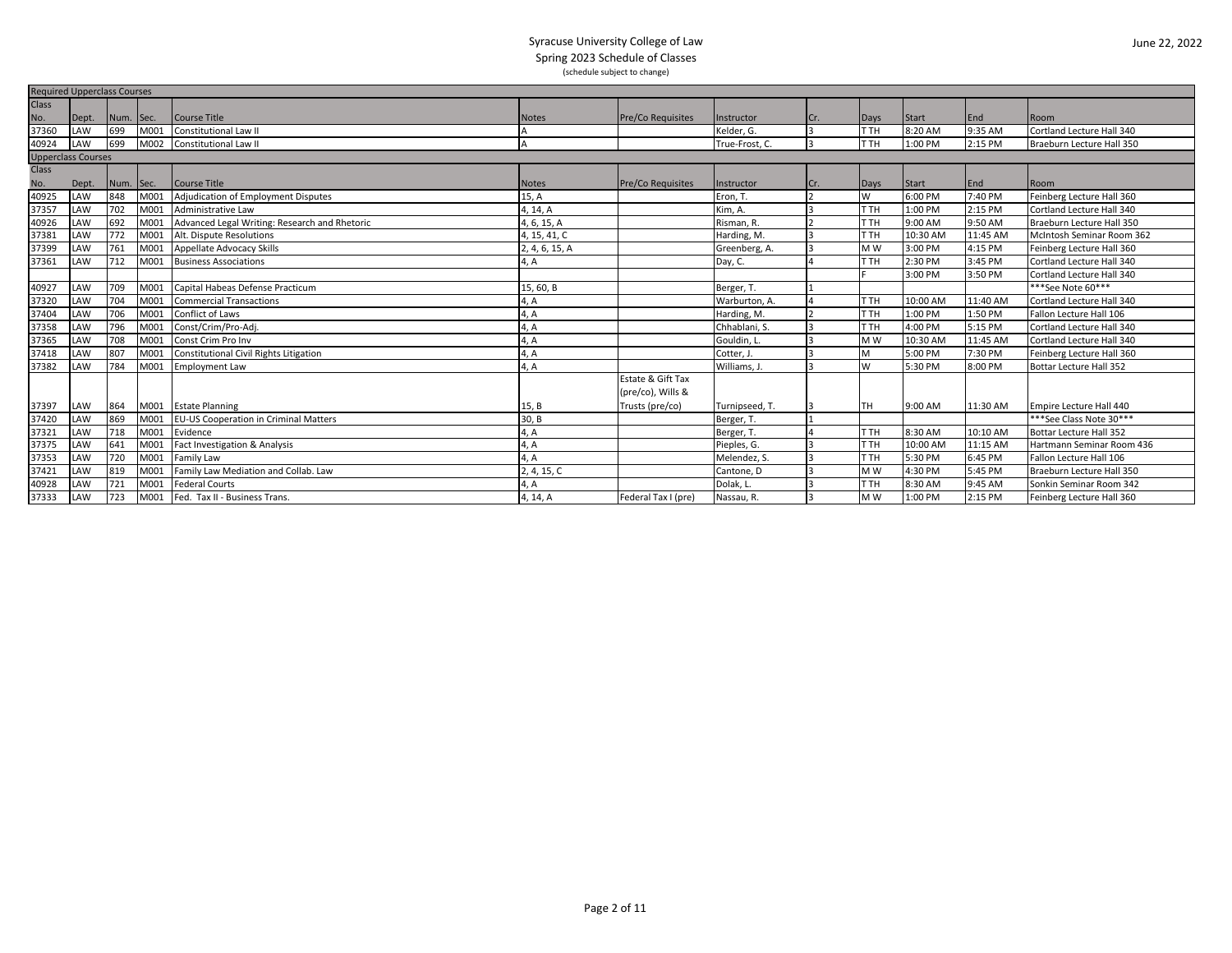|              | <b>Upperclass Courses cont.</b> |           |      |                                          |              |                          |                                              |                |                |          |          |                                 |  |
|--------------|---------------------------------|-----------|------|------------------------------------------|--------------|--------------------------|----------------------------------------------|----------------|----------------|----------|----------|---------------------------------|--|
| <b>Class</b> |                                 |           |      |                                          |              |                          |                                              |                |                |          |          |                                 |  |
| No.          | Dept.                           | Num. Sec. |      | Course Title                             | <b>Notes</b> | <b>Pre/Co Requisites</b> | Instructor                                   | <b>Credits</b> | Days           | Start    | End      | Room                            |  |
| 37335        | LAW                             | 800       | M001 | Foundational Skills for Atty Licensing   | 66, C        |                          | Curtis, K.                                   |                | W              | 2:30 PM  | 4:00 PM  | Cortland Lecture Hall 340       |  |
| 40967        | LAW                             | 782       | M001 | <b>Gaming Law</b>                        | 4, A         |                          | Wolohan. J                                   | 3              |                | 4:00 PM  | 6:45 PM  | Fallon Lecture Hall 106         |  |
| 40929        | LAW                             | 729       | M001 | Homeland Security Law & Policy           |              |                          | Perrin. K                                    | 13             | T TH           | 2:30 PM  | 3:45 PM  | Sonkin Seminar Room 342         |  |
| 37359        | LAW                             | 788       | M001 | <b>Immigration Law</b>                   | 4, A         |                          | Kim, A.                                      |                | T TH           | 10:20 AM | 11:35 AM | Hagelin Lecture Hall 442        |  |
| 40930        | LAW                             | 863       | M001 | Indigenous Law                           |              |                          | Shenandoah. M.                               |                | W              | 5:00 PM  | 7:30 PM  | Sonkin Seminar Room 342         |  |
| 37366        | LAW                             | 727       | M001 | International Business Transactions      | 4, A         |                          | Reed, D.                                     | R              |                | 6:00 PM  | 8:30 PM  | Bottar Lecture Hall 352         |  |
| 37441        | LAW                             | 643       | M001 | Land Use & Zoning Law                    | 4, 14, 15, A |                          | Malloy, R.                                   |                |                | 4:00 PM  | 6:30 PM  | Feinberg Lecture Hall 360       |  |
| 37383        | LAW                             | 882       | M001 | Law and Practice of Electronic Discovery | 15, B        |                          | DiPilato, D.                                 | R              | W              | 5:30 PM  | 8:00 PM  | Hartmann Seminar Room 436       |  |
| 40931        | LAW                             | 694       | M001 | Legal Writing in Judicial Chambers       | 4, 6, 15, A  |                          | Milner. A                                    |                | T TH           | 10:00 AM | 10:50 AM | Fortune Seminar Room 336        |  |
| 37422        | LAW                             | 719       | M001 | <b>Mediation Skills</b>                  | 15, B        |                          | Cantone, D                                   |                | W              | 8:30 AM  | 10:10 AM | <b>Bottar Lecture Hall 352</b>  |  |
| 40932        | LAW                             | 760       | M001 | <b>Patent Prosecution</b>                | 4, A         |                          | Nocilly, D.                                  | l3             | T TH           | 8:30 AM  | 9:45 AM  | Hartmann Seminar Room 436       |  |
| 40933        | LAW                             | 765       | M001 | Patents & Trade Secrets                  | 4, A         |                          | Dolak, L.                                    |                | T TH           | 1:00 PM  | 2:15 PM  | Sonkin Seminar Room 342         |  |
| 40934        | LAW                             | 703       | M001 | Pension&Employee Benefit Law             | 4, A         |                          | McAuliffe, S.                                |                |                | 6:00 PM  | 7:40 PM  | Monroe Seminar Room 434         |  |
| 40935        | LAW                             | 792       | M001 | Privacy Law                              | 4, A         |                          | Gouldin. L                                   | 3              | M <sub>W</sub> | 1:00 PM  | 2:15 PM  | Fallon Lecture Hall 106         |  |
| 37424        | LAW                             | 747       | M001 | <b>Real Estate Transactions</b>          | 4, A         |                          | Malloy, R.                                   |                | M <sub>W</sub> | 2:30 PM  | 3:45 PM  | Empire Lecture Hall 440         |  |
| 40936        | LAW                             | 691       | M001 | <b>Transactional Drafting</b>            | 4, 6, 15, A  |                          | Walker, K.                                   |                | T TH           | 1:00 PM  | 2:15 PM  | Hartmann Seminar Room 436       |  |
|              |                                 |           |      |                                          |              |                          |                                              |                |                |          |          | Bond Schoeneck & King Courtroom |  |
| 37411        | LAW                             | 754       |      | M001 Trial Practice                      | 2, 15, B     | Evidence (pre/co)        | Southwick, R.                                |                |                | 6:00 PM  | 8:30 PM  | 002                             |  |
|              |                                 |           |      |                                          |              |                          |                                              |                |                |          |          | Bond Schoeneck & King Courtroom |  |
| 37412        | LAW                             | 754       |      | M002 Trial Practice                      | 2, 15, B     | Evidence (pre/co)        | Michaels, L.                                 |                |                | 6:00 PM  | 8:30 PM  | 002                             |  |
|              |                                 |           |      |                                          |              |                          |                                              |                |                |          |          |                                 |  |
|              |                                 |           |      |                                          |              | Evidence (pre/co -       |                                              |                |                |          |          | Bond Schoeneck & King Courtroom |  |
| 37413        | LAW                             | 754       |      | M003 Trial Practice                      | 2, 15, 61, B |                          | LAW 718 M001 only) Teifke, E. Naclerio, J. 3 |                | W              | 6:00 PM  | 8:30 PM  | 002                             |  |
|              |                                 |           |      |                                          |              |                          |                                              |                |                |          |          | Bond Schoeneck & King Courtroom |  |
| 37338        | LAW                             | 769       |      | M001 Trial Practice-Advanced             | 2, 15, B     | Trial Practice (pre)     | Trunfio. D.                                  |                | TН             | 6:00 PM  | 7:40 PM  | 002                             |  |
| 40937        | LAW                             | 820       | M001 | US Arbitration Law & Practice            | 4, A         |                          | Harding, M.                                  | $\overline{2}$ | W              | 10:00 AM | 11:40 AM | Fallon Lecture Hall 106         |  |
| 37398        | LAW                             | 715       |      | M001 Wills and Trusts                    | 4, A         |                          | Lape, L.                                     | k.             | T TH           | 1:00 PM  | 2:15 PM  | Empire Lecture Hall 440         |  |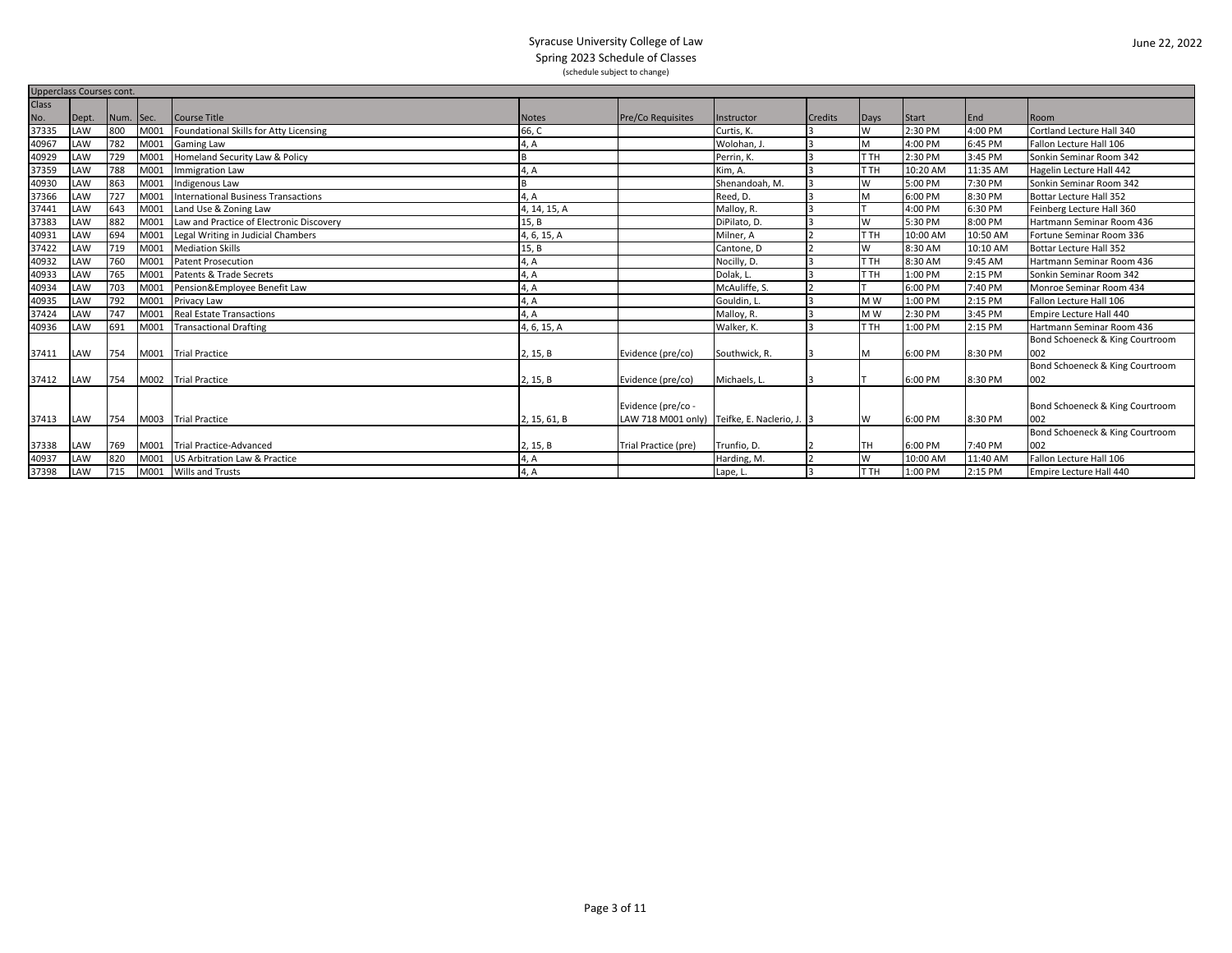|                   | <b>Research Centers and Special Programs Courses</b> |           |      |                                                                    |                 |                                      |                     |         |           |          |          |                           |
|-------------------|------------------------------------------------------|-----------|------|--------------------------------------------------------------------|-----------------|--------------------------------------|---------------------|---------|-----------|----------|----------|---------------------------|
| Class             |                                                      |           |      |                                                                    |                 |                                      |                     |         |           |          |          |                           |
| No.               | Dept.                                                | Num. Sec. |      | Course Title                                                       | <b>Notes</b>    | Pre/Co Requisites                    | Instructor          | Credits | Days      | Start    | End      | Room                      |
| 40938             | LAW                                                  | 828       | M001 | <b>Advanced Criminal Evidence</b>                                  | 2, 15, B        | Evidence (pre)                       | Kelder, G.          |         | T TH      | 1:00 PM  | 2:15 PM  | Fortune Seminar Room 336  |
| 40939             | LAW                                                  | 825       | M001 | Advising the Startup II                                            | 4, 5, 15, 58, C |                                      | Ghosh, S.           |         | W TH      | 4:00 PM  | 5:15 PM  | McIntosh Seminar Room 362 |
|                   |                                                      |           |      |                                                                    |                 |                                      |                     |         |           |          |          |                           |
| 40940             | LAW                                                  | 816       | M001 | Comm. Real Estate Practice                                         | 2, 4, C         | Real Est. Trans. (pre) Malfitano, M. |                     |         | W         | 6:00 PM  | 7:40 PM  | Fallon Lecture Hall 106   |
|                   |                                                      |           |      |                                                                    |                 |                                      |                     |         |           |          |          |                           |
|                   |                                                      |           |      |                                                                    |                 | <b>Business Assoc.</b>               |                     |         |           |          |          |                           |
|                   |                                                      |           |      |                                                                    |                 | $(\text{pre/co})$                    |                     |         |           |          |          |                           |
|                   |                                                      |           |      |                                                                    |                 | Comm. Transactions,                  |                     |         |           |          |          |                           |
|                   |                                                      |           |      |                                                                    |                 | Intellectual Prop., or               |                     |         |           |          |          |                           |
|                   |                                                      |           |      |                                                                    |                 | Inter. Business                      |                     |         |           |          |          |                           |
|                   |                                                      |           |      |                                                                    |                 | Transactions (sug.                   |                     |         |           |          |          |                           |
| 37339             | LAW                                                  | 811       |      | M001 General Counsel                                               | 2, 15, B        | pre/co)                              | Rao, P., Markey, E. |         | M         | 6:00 PM  | 8:30 PM  | Braeburn Lecture Hall 350 |
|                   |                                                      |           |      |                                                                    |                 |                                      |                     |         |           |          |          |                           |
|                   |                                                      |           |      |                                                                    |                 | Advising the Startup                 |                     |         |           |          |          |                           |
|                   |                                                      |           |      |                                                                    |                 | I/Advising the Startup               |                     |         |           |          |          |                           |
| 37323             | LAW                                                  |           |      | 815 M001 Innovation Law-Practicum                                  | 4, 6, 15, 28, C | $II$ (pre/co)                        | Gerling, B.         |         |           | 4:00 PM  | 6:30 PM  | Hagelin Lecture Hall 442  |
|                   |                                                      |           |      |                                                                    |                 |                                      |                     |         |           | 4:00 PM  | 6:30 PM  | Hartmann Seminar Room 436 |
|                   |                                                      |           |      |                                                                    |                 |                                      |                     |         |           | 4:00 PM  | 6:30 PM  | Rome Seminar Room 003     |
| 40941             | LAW                                                  | 799       | M001 | Int. & EU Human Rights Law                                         | 45              |                                      | True-Frost, C.      |         |           |          |          | **See Note 45**           |
| 37425             | LAW                                                  | 822       |      | M001 Nat'lSecurity/Terrorism Center                                |                 |                                      | Hobart, L.          |         | W         | 1:00 PM  | 3:30 PM  | Hartmann Seminar Room 436 |
| Seminars<br>Class |                                                      |           |      |                                                                    |                 |                                      |                     |         |           |          |          |                           |
|                   |                                                      |           |      |                                                                    |                 |                                      |                     |         |           |          |          |                           |
|                   | Dept.                                                | Num. Sec. |      | Course Title                                                       | <b>Notes</b>    | <b>Pre/Co Requisites</b>             | Instructor          | Credits | Days      | Start    | End      | Room                      |
| No.<br>37403      | LAW                                                  | 774       | M001 | Asian Americans & the Law                                          | 5. B            |                                      | Szto, M.            |         |           | 5:00 PM  | 7:30 PM  | McIntosh Seminar Room 362 |
| 37431             | LAW                                                  | 776       | M001 | Civil Rights Murder Cases                                          | 2, 4, 15, A     |                                      | Johnson, P.         |         | W         | 4:00 PM  | 6:30 PM  | Hagelin Lecture Hall 442  |
| 40942             | LAW                                                  | 885       | M001 | Disability Law Litigation & Use of Social Science Research Seminar | 1, C            |                                      | Blanck, P.          |         | M         | 3:00 PM  | 5:30 PM  | Hartmann Seminar Room 436 |
| 40943             | LAW                                                  | 821       | M001 | Emerging Issues in Labor & Employment Law                          | 5, B            |                                      | Breen, J.           |         | W         | 2:00 PM  | 4:30 PM  | Fortune Seminar Room 336  |
| 37433             | LAW                                                  | 844       | M001 | Emerging Technologies in Global Security                           | 1. B            |                                      | Baker. J.           |         |           | 8:00 AM  | 10:30 AM | Sonkin Seminar Room 342   |
| 37434             | LAW                                                  | 889       | M001 | Int'l Human Rights & Disability Law                                | 2, 15, B        |                                      | Kanter, A.          |         |           | 4:00 PM  | 6:30 PM  | Sonkin Seminar Room 342   |
| 37322             | LAW                                                  | 794       | M001 | Regulatory Law & Policy                                            | 2, 4, 29, A     | Admin. Law (pre/co)                  | Perrin, K.          |         | T TH      | 10:00 AM | 11:20 AM | Monroe Seminar Room 434   |
| 37410             | LAW                                                  | 813       | M001 | Rule of Law in Post Conflict Reconstruction                        | 6, B            |                                      | Hobart, L.          |         | <b>TH</b> | 1:00 PM  | 3:30 PM  | McIntosh Seminar Room 362 |
|                   |                                                      |           |      |                                                                    |                 |                                      |                     |         |           |          |          |                           |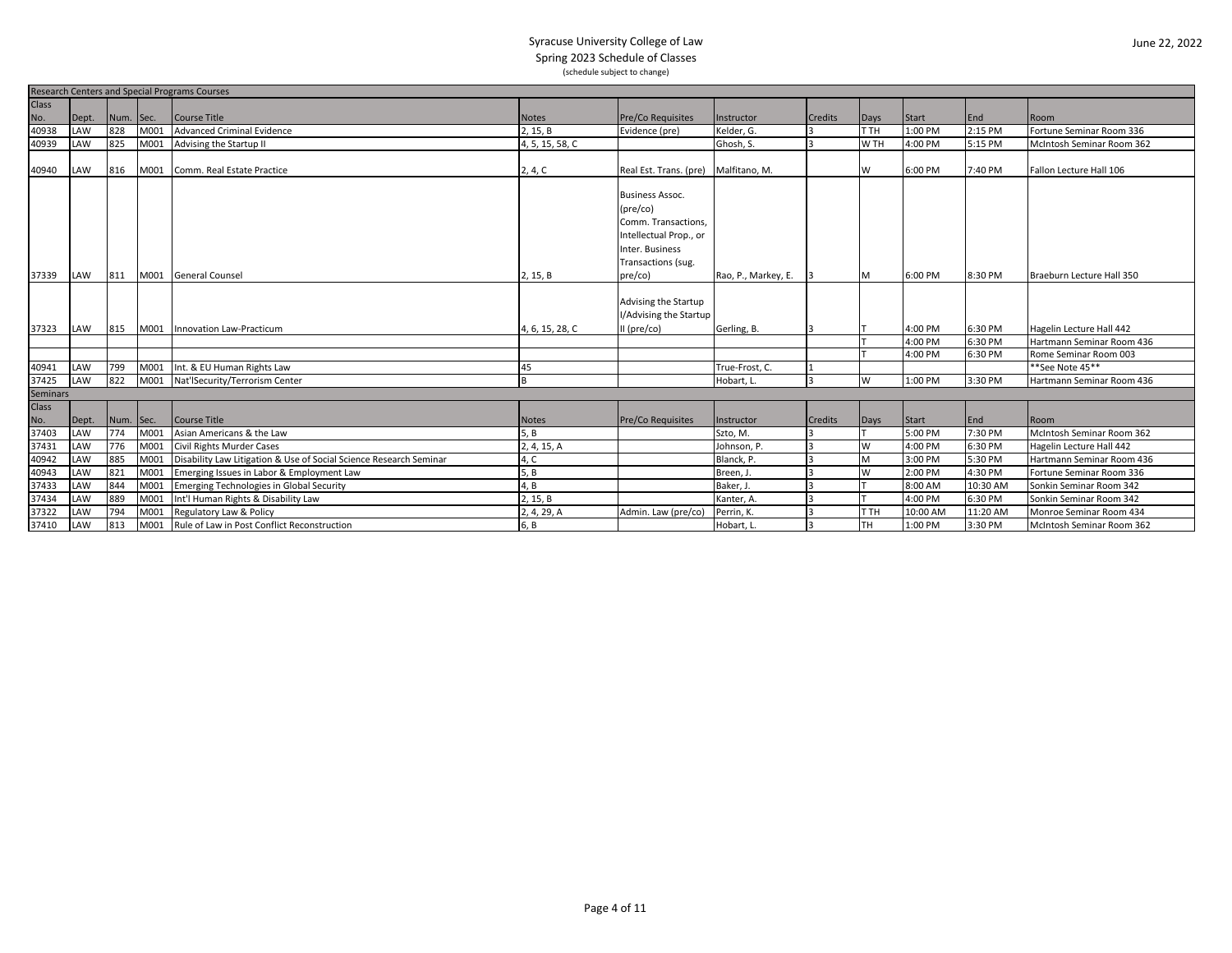| <b>Clinics</b> |       |           |      |                                    |                      |                          |                      |                |      |            |          |                           |
|----------------|-------|-----------|------|------------------------------------|----------------------|--------------------------|----------------------|----------------|------|------------|----------|---------------------------|
| <b>Class</b>   |       |           |      |                                    |                      |                          |                      |                |      |            |          |                           |
| No.            | Dept. | Num. Sec. |      | Course Title                       | <b>Notes</b>         | <b>Pre/Co Requisites</b> | Instructor           | <b>Credits</b> | Days | Start      | End      | Room                      |
|                |       |           |      |                                    |                      |                          | Woodard, L., Fintel, |                |      |            |          |                           |
| 37384          | LAW   | 909       |      | M001 Bankruptcy Clinic             | 3, 10, 15, B         |                          |                      |                | W    | 5:30 PM    | 6:20 PM  | McIntosh Seminar Room 362 |
|                |       |           |      |                                    |                      |                          |                      |                |      |            |          |                           |
|                |       |           |      |                                    |                      |                          |                      |                |      |            |          |                           |
|                |       |           |      |                                    |                      | Prof. Responsibility     |                      |                |      |            |          |                           |
|                |       |           |      |                                    |                      | (pre/co) Con. Crim.      |                      |                |      |            |          |                           |
|                |       |           |      |                                    |                      | Pro-Inv or Con. Crim.    |                      |                |      |            |          |                           |
|                |       |           |      |                                    |                      | Pro-Adj. (sug. pre/co)   |                      |                |      |            |          |                           |
|                |       |           |      |                                    |                      | Evidence (sug.           |                      |                |      |            |          |                           |
| 37324          | LAW   | 903       | M001 | Criminal Defense Law Clinic        | 3, 10, 15, 16, B     | pre/co)                  | Pieples, G.          | 6              | M    | 9:00 AM    | 10:25 AM | Sonkin Seminar Room 342   |
|                |       |           |      |                                    |                      |                          |                      |                | W    | 9:30 AM    | 10:25 AM | Sonkin Seminar Room 342   |
| 34342          | LAW   | 905       | M001 | Criminal Defense Clinic II         | 10, 15, 26, B        |                          | Pieples, G.          | $1 - 4$        |      | <b>ARR</b> |          |                           |
| 40944          | LAW   | 923       | M001 | <b>Disability Rights Clinic</b>    | 3, 10, 15, 17, 25, B |                          | Schwartz, M.         | 3 or 6         |      | 8:30 AM    | 9:55 AM  | Hagelin Lecture Hall 442  |
|                |       |           |      |                                    |                      |                          |                      |                | W    | 8:30 AM    | 9:25 AM  | Hagelin Lecture Hall 442  |
| 40945          | LAW   | 924       |      | M001 Disability Rights Clinic II   | 3, 10, 15, 26, B     |                          | Schwartz, M.         | $1 - 4$        |      | <b>ARR</b> |          |                           |
|                |       |           |      |                                    |                      |                          |                      |                |      |            |          |                           |
|                |       |           |      |                                    |                      | Fed. Tax I (pre/co)      |                      |                |      |            |          |                           |
|                |       |           |      |                                    |                      | Prof. Responsibility     |                      |                |      |            |          |                           |
| 37332          | LAW   | 914       |      | M001 Low Income Taxpayer Clinic    | 3, 10, 15, 22, B     | $(\text{pre/co})$        | Nassau, R.           |                |      | 9:00 AM    | 10:25 AM | Fortune Seminar Room 336  |
|                |       |           |      |                                    |                      |                          |                      |                | W    | 9:30 AM    | 10:25 AM | Fortune Seminar Room 336  |
| 37343          | LAW   | 906       |      | M001 Low Income Taxpayer Clinic II | 3, 10, 15, 26, B     | LITC (pre)               | Nassau, R.           | $1 - 4$        |      | <b>ARR</b> |          |                           |
| 37379          | LAW   | 954       | M001 | Transactional Law Clinic II        | 3, 10, 15, 26, B     |                          | Murray, J.           | $1 - 4$        |      | <b>ARR</b> |          |                           |
|                |       |           |      |                                    |                      |                          |                      |                |      |            |          |                           |
|                |       |           |      |                                    |                      | Prof. Responsibility     |                      |                |      |            |          |                           |
| 37385          | LAW   | 926       |      | M001 Veterans Legal Clinic         | 3, 10, 15, 16, B     | $(\text{pre/co})$        | Kubala, E.           | 6              | M W  | 8:55 AM    | 10:10 AM | Hartmann Seminar Room 436 |
| 37386          | LAW   | 928       |      | M001 Veterans Legal Clinic II      | 3, 10, 15, 26, B     |                          | Kubala, E.           | $1 - 4$        |      | <b>ARR</b> |          |                           |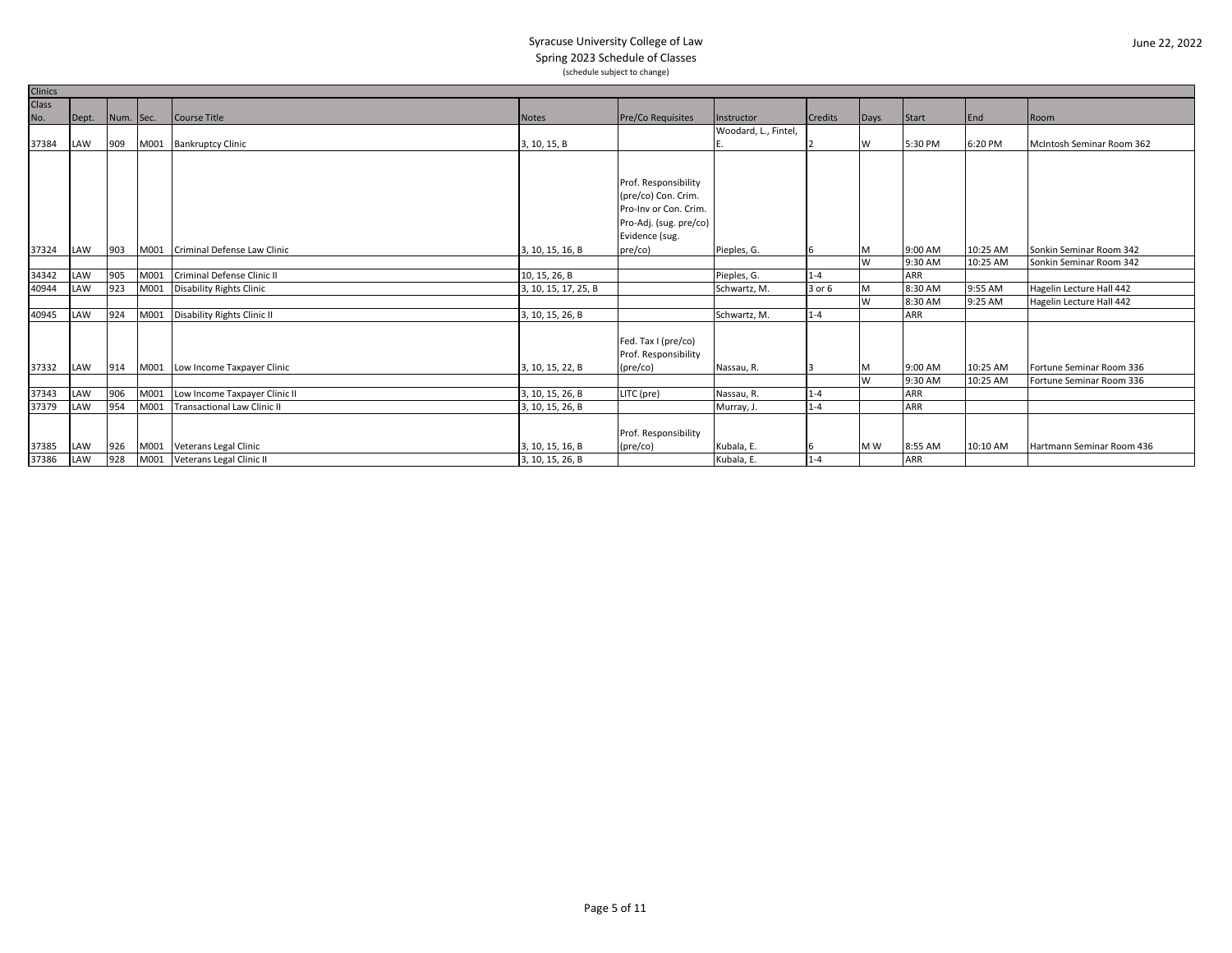|              | Externships |           |             |                                                 |                                   |                                   |            |         |      |          |          |      |
|--------------|-------------|-----------|-------------|-------------------------------------------------|-----------------------------------|-----------------------------------|------------|---------|------|----------|----------|------|
| <b>Class</b> |             |           |             |                                                 |                                   |                                   |            |         |      |          |          |      |
| No.          | Dept.       | Num. Sec. |             | Course Title                                    | <b>Notes</b>                      | Pre/Co Requisites                 | Instructor | Credits | Days | Start    | End      | Room |
|              |             |           |             |                                                 |                                   |                                   |            |         |      |          |          |      |
|              |             |           |             |                                                 |                                   | Prof. Responsibility              |            |         |      |          |          |      |
|              | LAW         | 902       | M001 DCEx   |                                                 | 3, 10, 15, 23, 36, E              | $(\text{pre/co})$                 | TBD        | 2 to 12 |      |          |          |      |
|              |             |           |             |                                                 |                                   |                                   |            |         |      |          |          |      |
|              |             |           |             |                                                 |                                   | Prof. Responsibility              |            |         |      |          |          |      |
|              | LAW         | 902       | M002        | <b>DCEx Remote</b>                              | 3, 10, 15, 23, 36, 73, E (pre/co) |                                   | TBD        | 2 to 12 |      |          |          |      |
|              |             |           |             |                                                 |                                   |                                   |            |         |      |          |          |      |
|              |             |           |             |                                                 |                                   | Prof. Responsibility              |            |         |      |          |          |      |
|              | LAW         | 902       | M003 NYCEx  |                                                 | 3, 10, 15, 23, 36, E              | $(\text{pre/co})$                 | TBD        | 2 to 12 |      |          |          |      |
|              |             |           |             |                                                 |                                   |                                   |            |         |      |          |          |      |
|              |             |           |             |                                                 |                                   | Prof. Responsibility              |            |         |      |          |          |      |
|              | LAW         | 902       |             | M004 NYCEx Remote                               | 3, 10, 15, 23, 36, 74, E (pre/co) |                                   | TBD        | 2 to 12 |      |          |          |      |
|              |             |           |             |                                                 |                                   |                                   |            |         |      |          |          |      |
|              |             |           |             |                                                 |                                   | Prof. Responsibility              |            |         |      |          |          |      |
|              | LAW         | 902       |             | M005 PHILLYEx                                   | 3, 10, 15, 23, 36, E              | (pre/co)                          | TBD        | 2 to 12 |      |          |          |      |
|              |             |           |             |                                                 |                                   |                                   |            |         |      |          |          |      |
|              |             |           |             |                                                 |                                   | Prof. Responsibility              |            |         |      |          |          |      |
|              | LAW         | 902       |             | M006 PHILLYEx Remote                            | 3, 10, 15, 23, 36, 75, E (pre/co) |                                   | <b>TBD</b> | 2 to 12 |      |          |          |      |
|              |             |           |             |                                                 |                                   |                                   |            |         |      |          |          |      |
|              |             |           |             |                                                 |                                   | Prof. Responsibility              |            |         |      |          |          |      |
|              | LAW         | 902       | M007 FlexEx |                                                 | 3, 10, 15, 23, 36, 71, E (pre/co) |                                   | TBD        | 2 to 12 |      |          |          |      |
|              |             |           |             |                                                 |                                   |                                   |            |         |      |          |          |      |
|              |             |           |             |                                                 | 3, 10, 15, 23, 36, 71,            | Prof. Responsibility              |            |         |      |          |          |      |
|              | LAW         | 902       |             | M008 FlexEx Remote                              | 76, E                             | (pre/co)                          | TBD        | 2 to 12 |      |          |          |      |
|              |             |           |             |                                                 |                                   |                                   |            |         |      |          |          |      |
|              |             |           |             |                                                 |                                   | Prof. Responsibility              |            |         |      |          |          |      |
|              | LAW         | 902       |             | M009 Family & Elder Law Practicum (Away)        | 3, 10, 15, 23, 36, 72, E (pre/co) |                                   | <b>TBD</b> | 2 to 12 |      |          |          |      |
|              |             |           |             |                                                 |                                   |                                   |            |         |      |          |          |      |
|              |             |           |             |                                                 | 3, 10, 15, 23, 36, 72,            | Prof. Responsibility              |            |         |      |          |          |      |
|              | LAW         | 902       |             | M010 Family & Elder Law Practicum (Away) Remote | 77, E                             | (pre/co)                          | TBD        | 2 to 12 |      |          |          |      |
|              |             |           |             |                                                 |                                   |                                   |            |         |      |          |          |      |
|              |             |           |             |                                                 |                                   | Prof. Responsibility              |            |         |      |          |          |      |
|              | LAW         | 901       |             | M001 Away Externship Seminar                    | 3, 10, 15, 23, 38, 70, B (pre/co) |                                   | TBD        |         | W    | 5:00 PM  | 6:00 PM  | ARR  |
|              |             |           |             |                                                 |                                   | Professional                      |            |         |      |          |          |      |
|              |             |           |             |                                                 |                                   | Responsibility                    |            |         |      |          |          |      |
|              |             |           |             |                                                 |                                   |                                   |            |         |      |          |          |      |
|              | <b>AW</b>   | 921       | M001 CNYEx  |                                                 | 3, 10, 15, 23, 36, E              | $(\text{pre/co})$<br>Professional | Walker, K. | 2 to 12 |      |          |          |      |
|              |             |           |             |                                                 |                                   | Responsibility                    |            |         |      |          |          |      |
|              | AW          | 921       |             |                                                 |                                   |                                   |            |         |      |          |          |      |
|              |             |           | M002        | <b>CNYEx Remote</b>                             | 3, 10, 15, 23, 36, 78, E (pre/co) |                                   | Walker, K. | 2 to 12 |      |          |          |      |
|              |             |           |             |                                                 |                                   | Prof. Responsibility              |            |         |      |          |          |      |
|              |             |           |             |                                                 |                                   |                                   |            |         |      |          |          |      |
|              | LAW         | 921       |             | M003 Family & Elder Law Practicum (CNY)         | 3, 10, 15, 23, 36, 72, E (pre/co) |                                   | Walker, K. | 2 to 12 |      |          |          |      |
|              |             |           |             |                                                 |                                   |                                   |            |         |      |          |          |      |
|              |             |           |             |                                                 | 3, 10, 15, 23, 36, 72,            | Prof. Responsibility              |            |         |      |          |          |      |
|              | LAW         | 921       |             | M004 Family & Elder Law Practicum (CNY) Remote  | 78, E                             | $(\text{pre/co})$                 | Walker, K. | 2 to 12 |      |          |          |      |
|              |             |           |             |                                                 |                                   | Professional                      |            |         |      |          |          |      |
|              |             |           |             |                                                 |                                   | Responsibility                    |            |         |      |          |          |      |
|              | <b>AW</b>   | 920       |             | M001 CNY Externship Seminar                     | 3, 10, 15, 23, 38, B              | $(\text{pre/co})$                 | Walker, K. |         | W    | 10:10 AM | 11:00 AM | ARR  |
|              |             |           |             |                                                 |                                   | Professional                      |            |         |      |          |          |      |
|              |             |           |             |                                                 |                                   | Responsibility                    |            |         |      |          |          |      |
|              | LAW         | 920       |             | M002 CNY Externship Seminar                     | 3, 10, 15, 23, 38, B              | $(\text{pre/co})$                 | Walker, K. |         | W    | 3:00 PM  | 3:50 PM  | ARR  |
| 37376        | LAW         | 931       |             | M001 Pro Bono Scholars Program                  | 10, 32, E                         |                                   | Walker, K. | 12      |      |          |          | ARR  |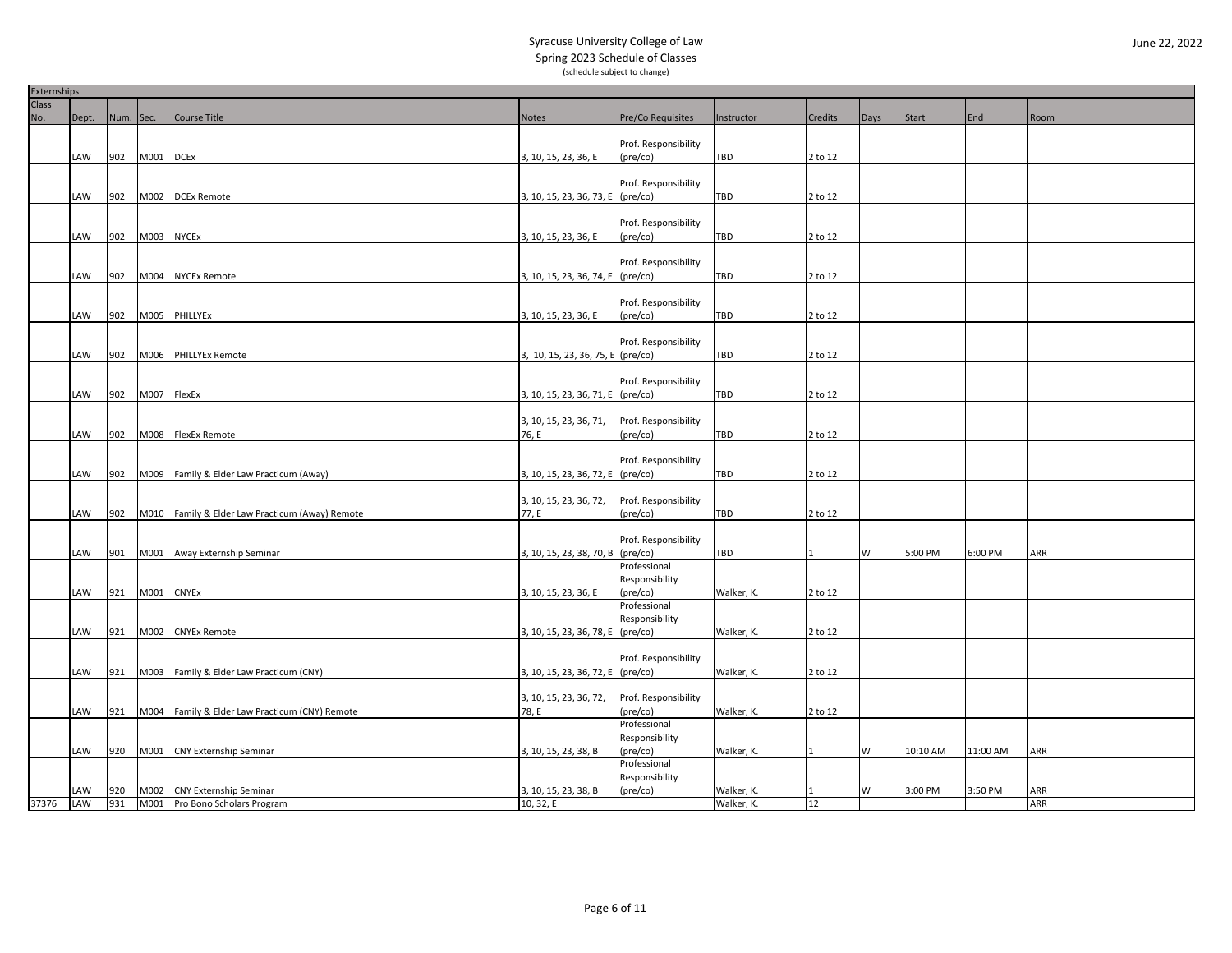| <b>L.L.M Program Courses</b> |            |           |      |                                                           |              |                          |                |                         |                |         |            |                           |
|------------------------------|------------|-----------|------|-----------------------------------------------------------|--------------|--------------------------|----------------|-------------------------|----------------|---------|------------|---------------------------|
| <b>Class</b>                 |            |           |      |                                                           |              |                          |                |                         |                |         |            |                           |
| No.                          | Dept       | No.       | Sec. | Course Title                                              | <b>Notes</b> | <b>Pre/Co Requisites</b> | Instructor     | <b>Credits</b>          | Days           | Start   | End        | Room                      |
| 37417                        | <b>LLM</b> | 901       | M001 | Leg. Writing for Intl Students                            | 9, D         |                          | Risman, R.     | 3                       | T TH           | 4:00 PM | 5:15 PM    | Fallon Lecture Hall 106   |
| 37423                        | LAW        | 786       | M001 | Real Estate for Business                                  | 4, D         |                          | Malloy, R.     | 13                      | M <sub>W</sub> | 2:30 PM | 3:45 PM    | Empire Lecture Hall 440   |
| 37401                        | <b>LLM</b> | 914       | M001 | Technology Innovation Law & Practice                      | 9, 18, D     |                          | Gerling, B.    | 3                       |                | 4:00 PM | 6:30 PM    | Hagelin Lecture Hall 442  |
|                              |            |           |      |                                                           |              |                          |                |                         |                | 4:00 PM | 6:30 PM    | Hartmann Seminar Room 436 |
|                              |            |           |      |                                                           |              |                          |                |                         |                | 4:00 PM | 6:30 PM    | Rome Seminar Room 003     |
| <b>SJD Courses</b>           |            |           |      |                                                           |              |                          |                |                         |                |         |            |                           |
| <b>Class</b>                 |            |           |      |                                                           |              |                          |                |                         |                |         |            |                           |
| No.                          | Dept       | No.       | Sec. | Course Title                                              | <b>Notes</b> | <b>Pre/Co Requisites</b> | Instructor     | <b>CR</b>               | Days           | Start   | End        | Room                      |
| 37437                        | <b>SJD</b> | 900       | M001 | SJD Colloquium                                            |              |                          | Kanter, A.     | $\overline{\mathbf{3}}$ | TBD            | TBD     | <b>TBD</b> | Monroe Seminar Room 434   |
| 40946                        | <b>SJD</b> | 999       | M001 | SJD Dissertation Research                                 |              |                          | Faculty        | 1 to 15                 |                |         |            | <b>ARR</b>                |
| 40947                        | <b>SJD</b> | 998       |      | M001 SJD Degree in Progress                               |              |                          | Faculty        |                         |                |         |            | <b>ARR</b>                |
|                              |            |           |      | Special Activities and Other Academic Credit              |              |                          |                |                         |                |         |            |                           |
| <b>Class</b>                 |            |           |      |                                                           |              |                          |                |                         |                |         |            |                           |
| No.                          | Dept.      | Num. Sec. |      | Course Title                                              | <b>Notes</b> | <b>Pre/Co Requisites</b> | Instructor     | <b>Credits</b>          | Days           | Start   | End        | Room                      |
|                              |            |           |      |                                                           |              |                          |                |                         |                |         |            |                           |
|                              |            |           |      |                                                           |              | Evidence, Trial          |                |                         |                |         |            |                           |
|                              |            |           |      |                                                           |              | Practice, Appellate      |                |                         |                |         |            |                           |
| 37327                        | LAW        | 953       |      | M001 Advocacy Honors Society                              | 11, E        | Advoc. Skills            | Berger, T.     | 1 or 2                  |                |         |            |                           |
| 37346                        | LAW        | 980       | M001 | Impunity Watch/Journal of Global Rights and Organizations | 11.E         |                          | True-Frost, C. | 1 or 2                  |                |         |            |                           |
|                              | LAW        | 991       | M001 | Independent Research                                      | 5, 12, B     |                          | Faculty        |                         |                |         |            |                           |
|                              |            |           |      |                                                           |              | <b>International Law</b> |                |                         |                |         |            |                           |
| 37325                        | LAW        | 951       |      | M001 Journal of Int'l Law&Commerce                        | 11, E        | (pre)                    | Day, C.        | 2 or 3                  |                |         |            |                           |
| 37368                        | LAW        | 956       | M001 | Jrnl of Scnce and Technigy Law                            | 11, E        |                          | Ghosh, S.      | $1$ to $3$              |                |         |            |                           |
| 37326                        | LAW        | 952       | M001 | Law Review                                                |              |                          | Malloy, R.     | 2 or 3                  |                |         |            |                           |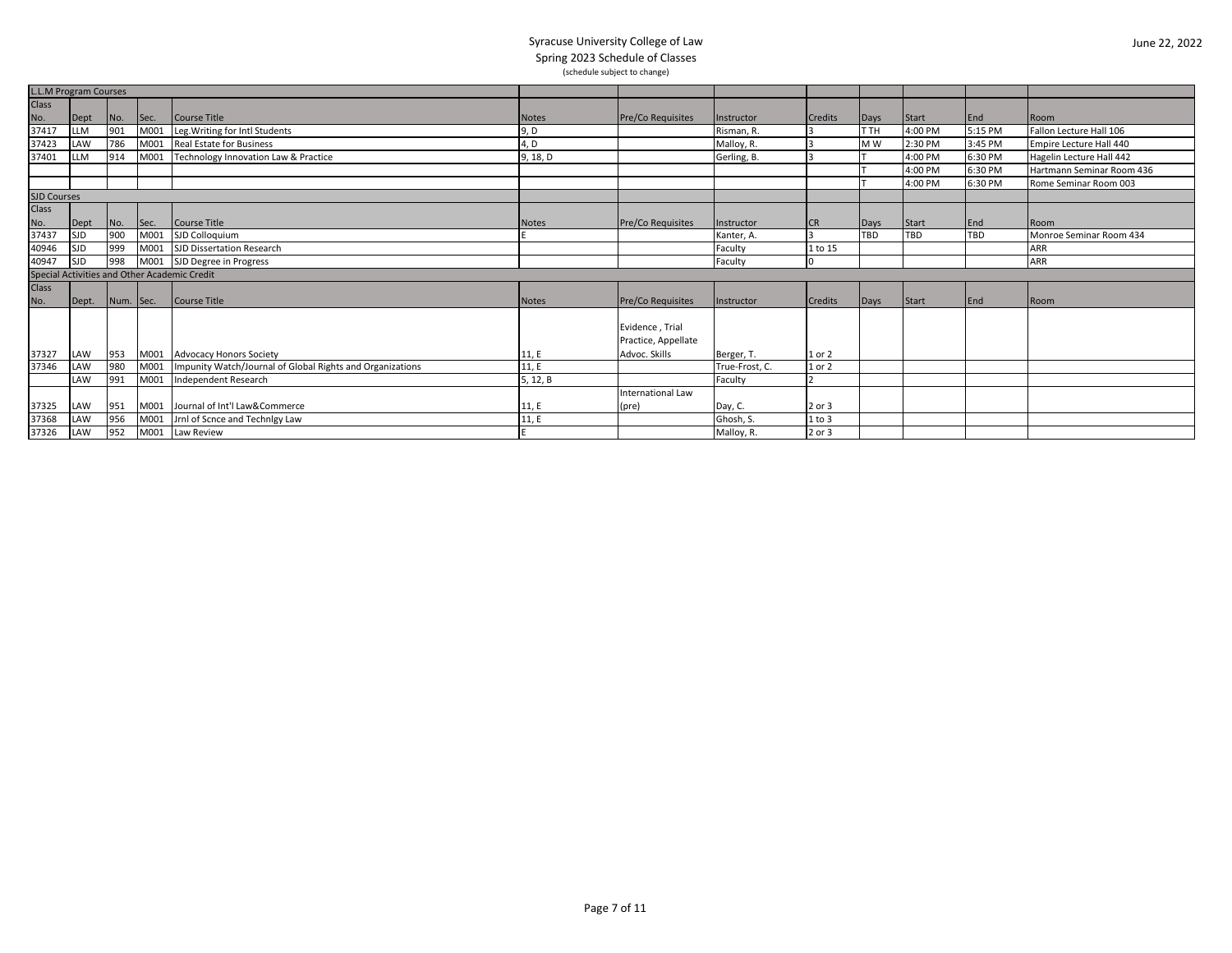|              | <b>Jdinteractive Courses</b> |     |      |                                                         |                      |                                                                                                                                    |                |                |           |         |         |                    |
|--------------|------------------------------|-----|------|---------------------------------------------------------|----------------------|------------------------------------------------------------------------------------------------------------------------------------|----------------|----------------|-----------|---------|---------|--------------------|
| <b>Class</b> |                              |     |      |                                                         |                      |                                                                                                                                    |                |                |           |         |         |                    |
| No.          | Dept                         | No. | Sec. | <b>Course Title</b>                                     | <b>Notes</b>         | Pre/Co Requisites                                                                                                                  | Instructor     | <b>CR</b>      | Days      | Start   | End     | Room               |
| 37444        | LAW                          | 702 | M601 | Administrative Law                                      | 4, 14, 19, A         |                                                                                                                                    | Greenberg, A.  | l 3            | l TU      | 6:00 PM | 7:30 PM | Online             |
| 40951        | LAW                          | 959 | M601 | <b>Advanced Legal Research</b>                          | 2, 19, 65, B         |                                                                                                                                    | Demetros, C.   |                | SU        | 5:00 PM | 7:00 PM | Online             |
| 37450        |                              | 994 |      |                                                         |                      | Legal Foundations,<br>Legal Applications,<br><b>Professional Skills</b><br>$(\text{pre/co})$                                       |                |                |           |         |         | ***See Note 48***  |
|              | LAW                          |     |      | M601 Advanced Legal Topics: Franchising                 | 19, 48, B            |                                                                                                                                    | Pearce, T.     |                |           |         |         |                    |
| 37451        | LAW                          | 994 |      | M602 Advanced Legal Topics: Elder Law                   | 19, 48, B            | Legal Foundations,<br>Legal Applications,<br>Professional Skills<br>(pre/co)                                                       | Kohn, N.       | $\overline{2}$ |           |         |         | *** See Note 48*** |
|              |                              |     |      |                                                         |                      |                                                                                                                                    |                |                |           |         |         |                    |
| 40948        | LAW                          | 994 |      | M603 Advanced Legal Topics: Int. & EU Human Rights Law  | 19, 45, B            | Legal Foundations,<br>Legal Applications,<br>Professional Skills<br>$(\text{pre/co})$<br>Legal Foundations,<br>Legal Applications, | True-Frost, C. |                |           |         |         | ***See Note 45***  |
|              |                              |     |      |                                                         |                      | Professional Skills                                                                                                                |                |                |           |         |         |                    |
| 40949        | LAW                          | 994 |      | M604 Advanced Legal Topics: Arbitration                 | 19, 48, B            | (pre/co)                                                                                                                           | Graves, J.     |                |           |         |         | *** See Note 48*** |
| 40952        | LAW                          | 752 | M601 | Antitrust Law                                           | 4, 19, 65, A         |                                                                                                                                    | Ghosh, S.      | l 3            | W         | 6:30 PM | 9:30 PM | Online             |
| 40953        | LAW                          | 758 | M601 | <b>Civil Rights</b>                                     | 2, 19, 65, B         |                                                                                                                                    | Braveman, D.   | l 3            | TU        | 6:00 PM | 9:00 PM | Online             |
| 37427        | LAW                          | 699 | M601 | Constitutional Law II                                   | 19, A                |                                                                                                                                    | Braveman, D.   | l 3            | M         | 6:00 PM | 7:30 PM | Online             |
| 37408        | LAW                          | 603 | M601 | Contracts                                               | 19, A                |                                                                                                                                    | Germain, G.    |                | SU        | 6:00 PM | 8:30 PM | Online             |
| 37409        | LAW                          | 603 | M602 | Contracts                                               | 19, A                |                                                                                                                                    | Germain, G.    | 5              | M         | 6:00 PM | 8:30 PM | Online             |
| 37446        | LAW                          | 603 | M603 | Contracts                                               | 19, C                |                                                                                                                                    | Graves, J.     | 5              | Ітн       | 7:00 PM | 9:30 PM | Online             |
| 37457        | LAW                          | 714 | M601 | <b>Deposition Practice</b>                              | 15, 19, 65, B        |                                                                                                                                    | Michaels,L.    |                | <b>SU</b> | 6:30 PM | 8:30 PM | Online             |
| 37461        | LAW                          | 714 | M602 | <b>Deposition Practice</b>                              | 15, 19, 65, B        |                                                                                                                                    | Michaels,L     |                | W         | 6:30 PM | 8:30 PM | Online             |
| 40954        | LAW                          | 878 | M601 | Feminist Perspectives on Gender, Sexuality, and the Law | 4, 19, 65, A         |                                                                                                                                    | Curtis, K.     |                | TH        | 7:00 PM | 9:00 PM | Online             |
|              | LAW                          | 902 | M601 | JDi Externship Placement                                | 3, 15, 16, 19, 36, E |                                                                                                                                    | Kiritsis, D.   | 2-10 cr        |           |         |         |                    |
|              | LAW                          | 901 | M601 | JDi Externship Seminar                                  | 3, 15, 19, 38, B     |                                                                                                                                    | Kiritsis, D.   |                | M         | 5:30 PM | 6:30 PM | Online             |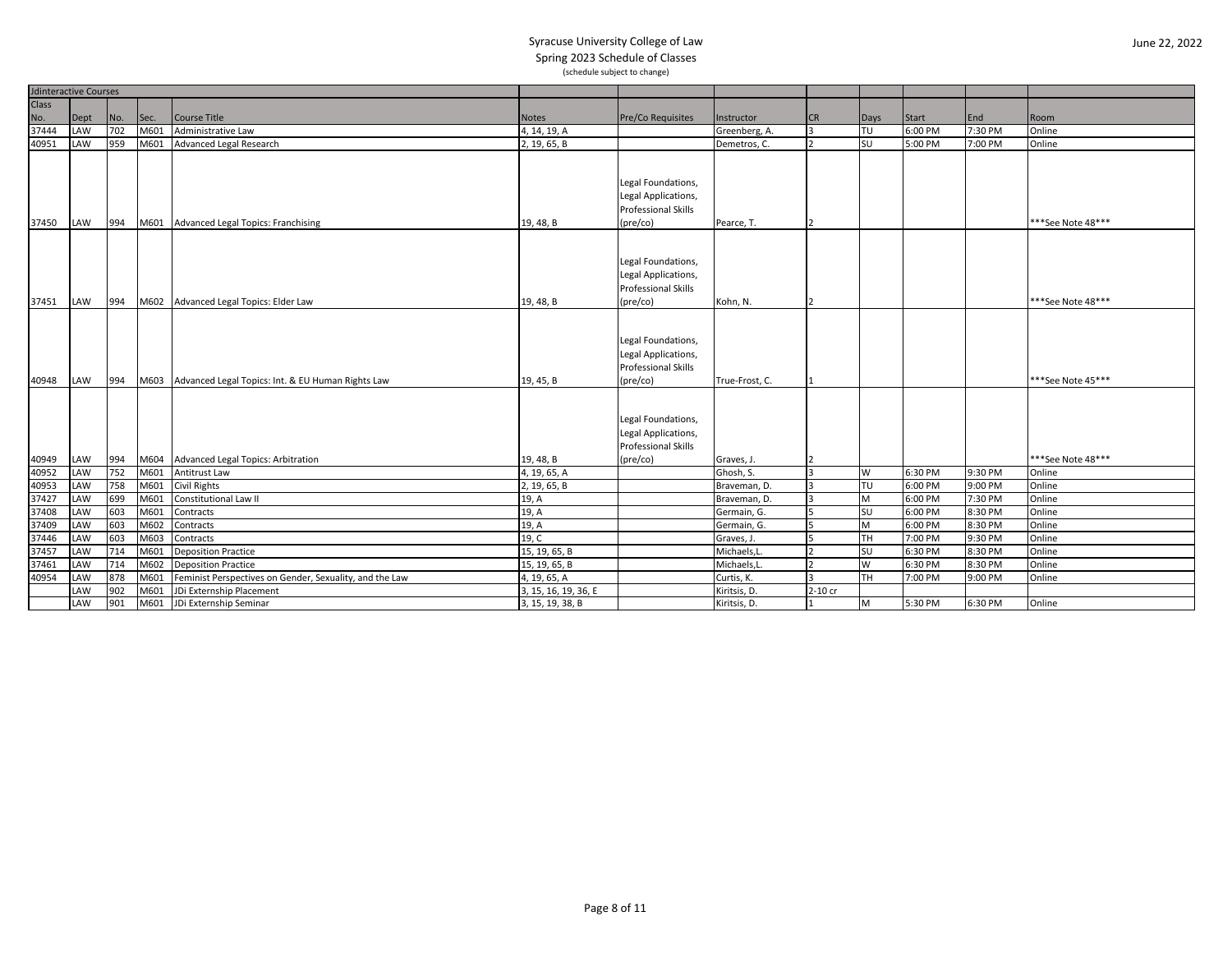| <b>Jdinteractive Courses cont.</b> |      |     |      |                                                    |                  |                          |                 |           |      |         |          |                           |
|------------------------------------|------|-----|------|----------------------------------------------------|------------------|--------------------------|-----------------|-----------|------|---------|----------|---------------------------|
| Class                              |      |     |      |                                                    |                  |                          |                 |           |      |         |          |                           |
| No.                                | Dept | No. | Sec. | Course Title                                       | <b>Notes</b>     | <b>Pre/Co Requisites</b> | Instructor      | <b>CR</b> | Days | Start   | End      | Room                      |
| 40955                              | LAW  | 793 | M601 | <b>Legal Applications</b>                          | 15, 19, 68, B    |                          | Brown, E.       |           | W-SA | 8:00 AM | 5:30 PM  | Empire Lecture Hall 440   |
| 40956                              | LAW  | 793 | M602 | <b>Legal Applications</b>                          | 15, 19, 68, B    |                          | Risman, R.      |           | W-SA | 8:00 AM | 5:30 PM  | Hagelin Lecture Hall 442  |
| 40957                              | LAW  | 793 | M603 | <b>Legal Applications</b>                          | 15, 19, 68, B    |                          | Gidi, A.        |           | W-SA | 8:00 AM | 5:30 PM  | Feinberg Lecture Hall 360 |
| 37405                              | LAW  | 609 | M601 | Legal Communication & Research I                   | 19, A            |                          | August, E.      |           | W    | 6:00 PM | 8:00 PM  | Online                    |
| 37406                              | LAW  | 609 | M602 | Legal Communication & Research I                   | 19, A            |                          | Abbott Hill, C. |           | TU   | 7:30 PM | 9:30 PM  | Online                    |
| 37407                              | LAW  | 609 | M603 | Legal Communication & Research I                   | 19, A            |                          | Todd, M.        |           | W    | 7:30 PM | 9:30 PM  | Online                    |
| 37432                              | LAW  | 609 | M604 | Legal Communication & Research I                   | 19, A            |                          | O'Connor, K.    |           | TU   | 8:30 AM | 10:30 AM | Online                    |
| 37447                              | LAW  | 609 | M605 | Legal Communication & Research I                   | 19, A            |                          | O'Connor, K.    |           | TU   | 7:00 PM | 9:00 PM  | Online                    |
|                                    |      |     |      |                                                    |                  |                          |                 |           |      |         |          |                           |
|                                    |      |     |      |                                                    |                  | Fed. Tax I (pre/co)      |                 |           |      |         |          |                           |
|                                    |      |     |      |                                                    |                  | Prof. Responsibility     |                 |           |      |         |          |                           |
| 40958                              | LAW  | 914 | M601 | Low Income Taxpayer Clinic                         | 3, 10, 15, 19, B | $(\text{pre/co})$        | Nassau, R.      |           | Iтн  | 6:00 PM | 8:30 PM  | Online                    |
| 37428                              | LAW  | 700 | M601 | <b>National Security Law</b>                       | 15, 19, B        |                          | Baker, J        |           | TU   | 7:30 PM | 9:00 PM  | Online                    |
| 37452                              | LAW  | 893 | M601 | Professional Skills: Model Rules to Role Models    | 15, 19, 68, B    |                          | Baker, J.       | 1.5       | W-SU | 8:00 AM | 12:00 PM | <b>TBD</b>                |
| 37453                              | LAW  | 893 | M602 | Professional Skills: Lawyer as Counselor           | 15, 19, 68, B    |                          | Pieples, G.     | 1.5       | W-SU | 1:30 PM | 5:30 PM  | TBD                       |
| 37454                              | LAW  | 893 | M603 | Professional Skills: Administrative Representation | 15, 19, 68, B    |                          | Kubala, E.      | 1.5       | W-SU | 8:00 AM | 12:00 PM | <b>TBD</b>                |
| 37455                              | LAW  | 893 | M604 | Professional Skills: Appellate Oral Argument       | 15, 19, 68, B    |                          | Greenberg, A.   | 1.5       | W-SU | 1:30 PM | 5:30 PM  | TBD                       |
| 37456                              | LAW  | 893 | M605 | Professional Skills: Negotiation                   | 15, 19, 68, B    |                          | August, E.      | 1.5       | W-SU | 8:00 AM | 12:00 PM | TBD                       |
| 37458                              | LAW  | 893 | M606 | Professional Skills: Negotiation                   | 15, 19, 68, B    |                          | August, E.      | 1.5       | W-SU | 1:30 PM | 5:30 PM  | TBD                       |
| 37459                              | LAW  | 893 | M607 | Professional Skills: TBD                           | 15, 19, 68, B    |                          | <b>TBD</b>      | 1.5       | W-SU | 8:00 AM | 12:00 PM | <b>TBD</b>                |
| 40959                              | LAW  | 893 | M608 | Professional Skills: TBD                           | 15, 19, 68, B    |                          | <b>TBD</b>      | 1.5       | W-SU | 1:30 PM | 5:30 PM  | <b>TBD</b>                |
| 40960                              | LAW  | 893 | M609 | Professional Skills: TBD                           | 15, 19, 68, B    |                          | TBD             | 1.5       | W-SU | 8:00 AM | 12:00 PM | <b>TBD</b>                |
| 40961                              | LAW  | 893 | M610 | Professional Skills: TBD                           | 15, 19, 68, B    |                          | <b>TBD</b>      | 1.5       | W-SU | 1:30 AM | 5:30 PM  | <b>TBD</b>                |
| 40962                              | LAW  | 757 | M601 | Select Topics in Mergers & Acquisitions            | 4, 19, 65, C     |                          | Graves, J.      |           | W    | 7:00 PM | 9:00 PM  | Online                    |
| 37460                              | LAW  | 755 | M601 | Trademarks & Unfair Competition                    | 4, 19, 65, C     |                          | Leib, H         |           | M    | 6:00 PM | 9:00 PM  | Online                    |
|                                    |      |     |      |                                                    |                  |                          |                 |           |      |         |          |                           |
|                                    |      |     |      |                                                    |                  | Prof. Responsibility     |                 |           |      |         |          |                           |
| 40963                              | LAW  | 955 |      | M601 Transactional Law Clinic                      | 3, 10, 15, 19, B | $(\text{pre/co})$        | Murray, J.      |           | TH   | 6:00 PM | 8:30 PM  | Online                    |
| 40964                              | LAW  | 754 | M601 | <b>Trial Practice</b>                              | 2, 15, 19, B     |                          | Berger, T.      |           | W    | 6:00 PM | 8:00 PM  | Online                    |
| 37448                              | LAW  | 715 | M601 | Wills and Trusts                                   | 4, 19, A         |                          | Kohn, N.        |           | M    | 8:00 PM | 9:30 PM  | Online                    |
| 37449                              | LAW  | 715 | M602 | Wills and Trusts                                   | 4, 19, A         |                          | Kohn, N.        |           | TU   | 8:30 AM | 10:00 AM | Online                    |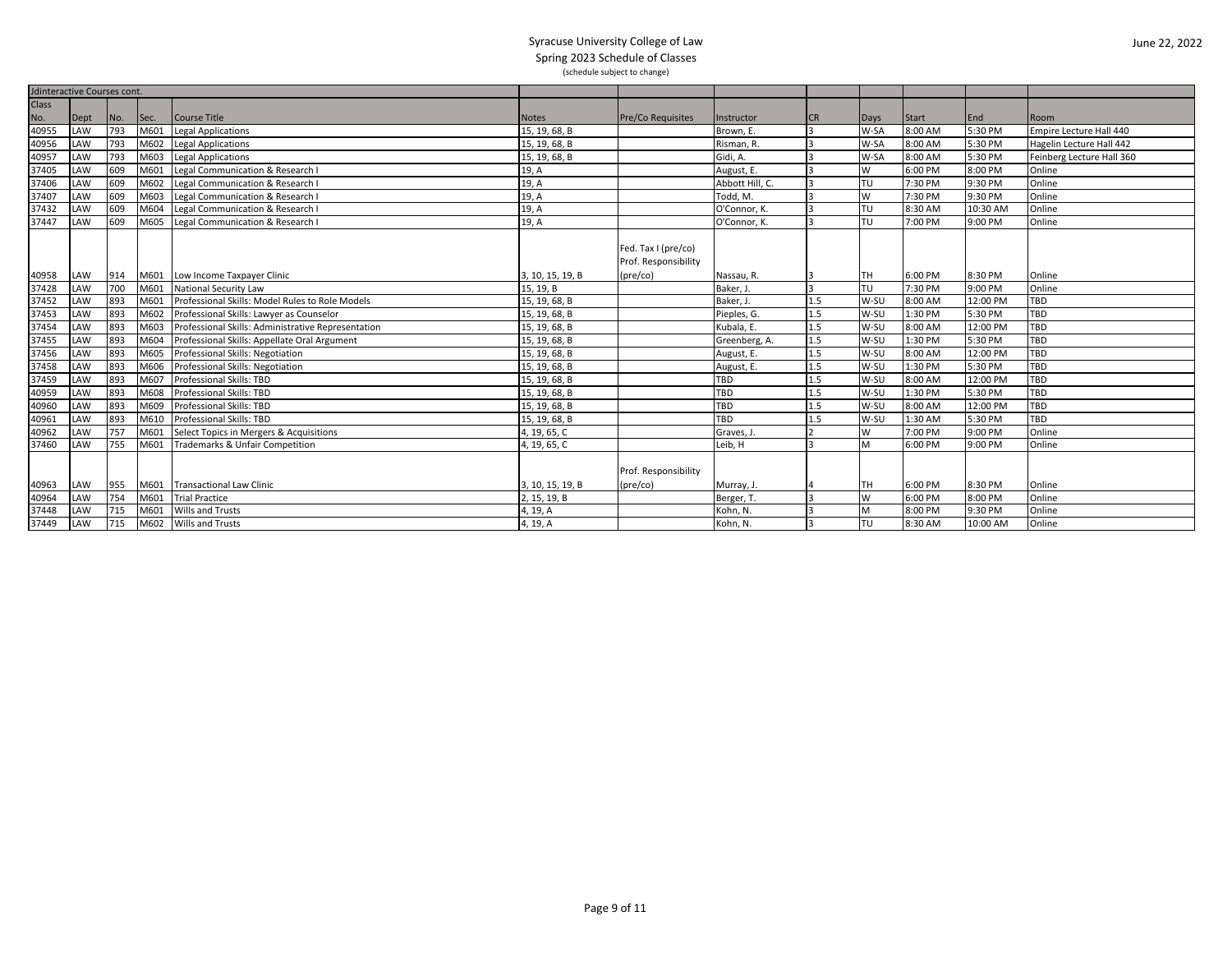Course Notes: Note A: A grading curve course Note B: Course subject to Alternative Grading System Note C: A grading curve course, grading not anonymous Note D: LLM course - exempt from grading curve Note E: Graded Pass/Fail only Note 2: Limited enrollment offering; may be dropped only during first 5 days of semester. Note 3: No Drop Limited Enrollment offering. Students are not permitted to drop course at any time after the last day of the Fall or Spring registration period. Note 4: Course eligible for the Pass/Fail option. Courses required for students on the Structured Curriculum may not be taken Pass/Fail. Refer to Academic Handbook Rules 13.4.1-3 for more information. Note 6: Course designated to meet Professional Writing Requirement. Students must complete LCR I and LCR II before enrolling in a course that satisfies the Professional Writing Requirement. Note 8: This time is reserved for exercises connected to LCR I (or II). The time is reserved for every week of the semester, but students will not attend a writing lab each week. Instead, they will attend aeveral labs duri Note 9: Enrollment is limited to L.L.M. students only. Note 10: Students may register for up to 30 credits in clinics and externships, excluding the externship seminar, during law school. Only open to students who applied for and were selected for this clinic or externship. Cl courses. Students are not permitted to drop the course at any time after the last day of the fall, spring or summer registration period. Note 11: See Academic Handbook regarding eligibility for academic credit. Any credit given will be on pass/fail basis only. Students eligible to receive 3 credits may register for 2 hours in Fall and 1 hour in spring or 1 credits may register for 2 credits in either fall or spring or 1 credit each semester. Students eligible to receive 1 credit may register in either fall or spring. Note 12: Students may earn up to two fully graded credit hours for independent research under faculty supervision. Satisfactory completion of a two credit independent research project may satisfy the writing requirement pr listed in the Academic Handbook. LAW 997 only - students earning two credits must register for one credit each semester. Note 14: This course meets the upper class Administrative Law or Statutory/Legislative Course requirement. Review the course description for further information regarding compliance with this requirement. Note 15: The credits for this course count toward the satisfaction of ABA Standard 303(a)(3) which requires all College of Law students to satisfactorily complete one or more experiential course(s) totaling at least six cr satisfaction of the New York State Skills Competency Requirement for Admission to the Bar. To satisfy this requirement, students must successfully complete 15 credit hours of practice-based experiential coursework. Note 16: This is a one semester externship. Students may register for 2-10 credits. Note 17: This is a year-long clinic. Students must enroll for 6 credits in the Fall and 6 credits in the Spring. Note 18: LL.M elective. Meets with LAW 814 and LAW 815 for 3 credits for Fall semester and 3 credits for spring semester for a total of 6 credits. Will receive grade at the end of academic year. Note 19: This course is intended for students enrolled in the JDinteractive program. Note 22: This is a one semester clinic. Students must enroll for 3 credits. Note 23: This is a one semester externship. Students may register for 2-12 placement externship credits and 1 externship seminar credit. Note 26: Only open to students who have completed the basic clinic course in this specialty area. Enrollment is at the discretion of faculty member and is very limited. Variable credits between 1 and 4, as determined by fa

Note 28: 3 hours Fall, 3 hours Spring, must enroll both semesters, will receive grade at end of academic year.

Note 29: Required course for JD/MPA students. Cross listed with PAI 751.